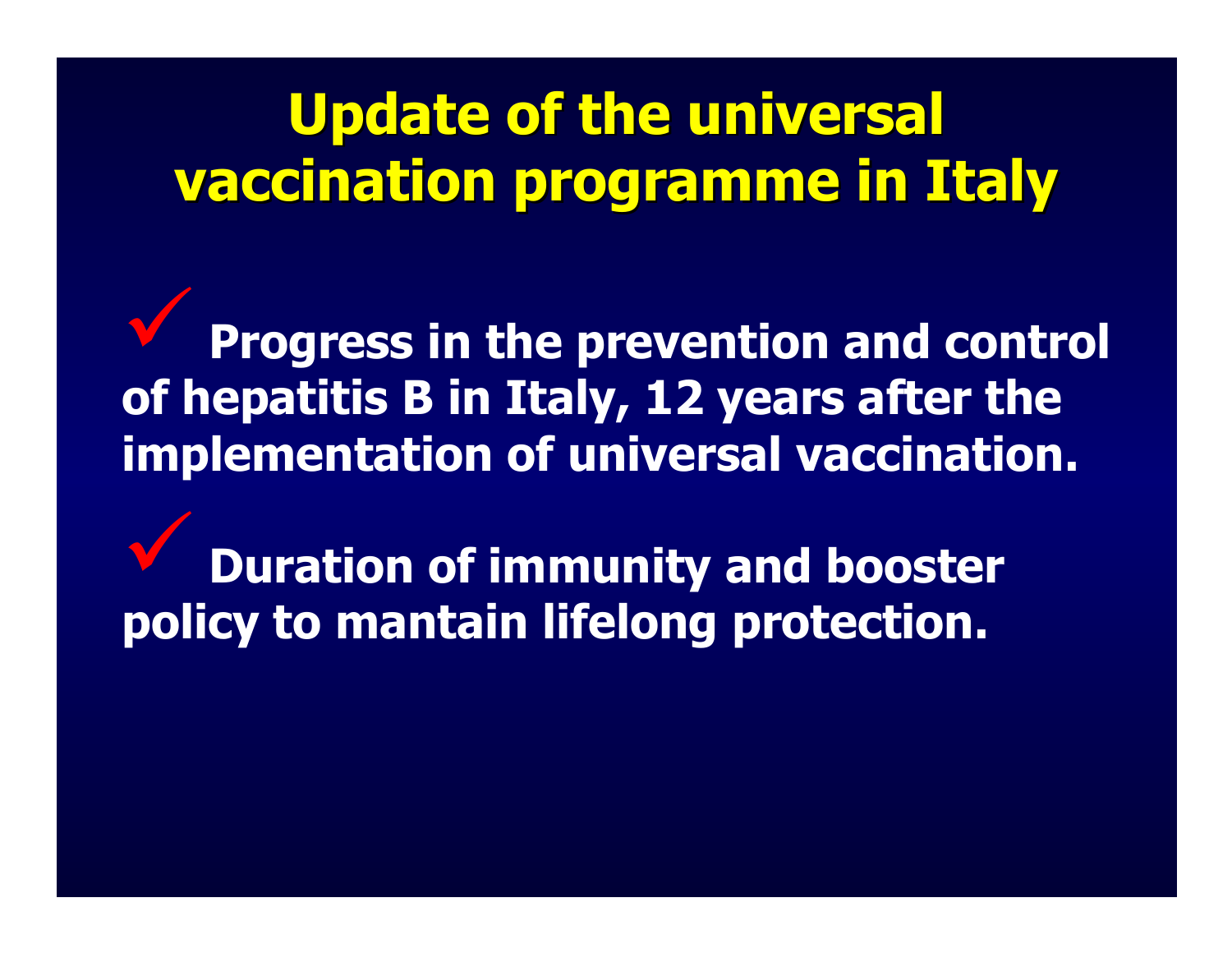### **Hepatitis B vaccination in Italy Hepatitis B vaccination in Italy Historical aspects Historical aspects**

**1983selective immunisation of people at 3 increased risk of HBV infection increased risk of HBV infection** 

**1991 mandatory universal vaccination for mandatory universal vaccination for infants and 12 infants and 12 -years -old adolescents old adolescents together with mandatory together with mandatory HBsAg**  screening of pregnant women **vaccination continued to be offered free of charge to high free of charge to high -risk groups risk groups**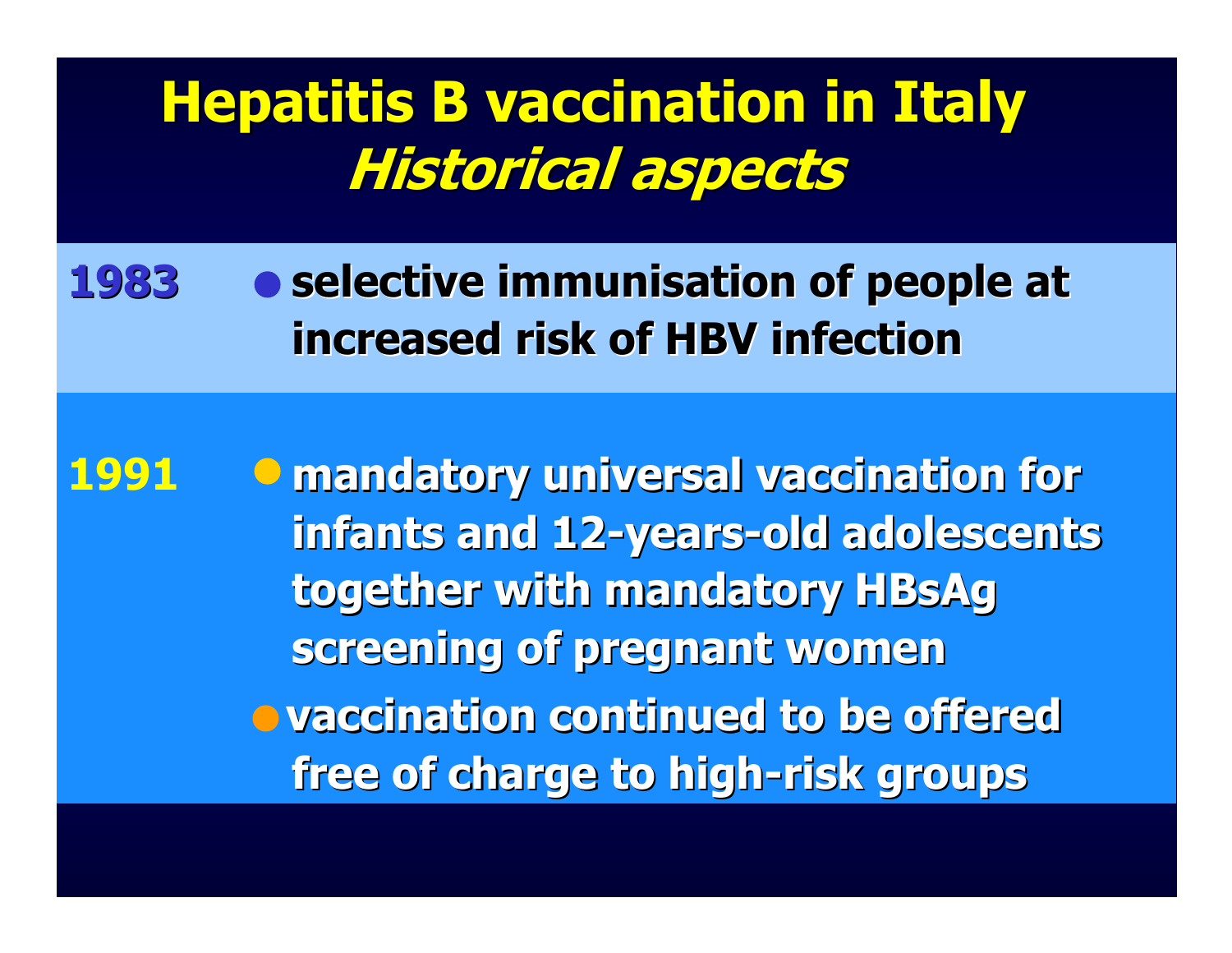# **HBV vaccination vaccination Safety profile (2003)**

 $\bigodot$  **Over than 12 million children have been vaccinated with an outstanding record of safety and efficacy.**

 $\bullet$  **Reported adverse reactions are generally mild and confined to symptoms at the site of injection.** 

 $\bullet$  **Major neurological syndromes (2 cases of GB but not MS) were reported in less than 1 case x 106 doses injected.**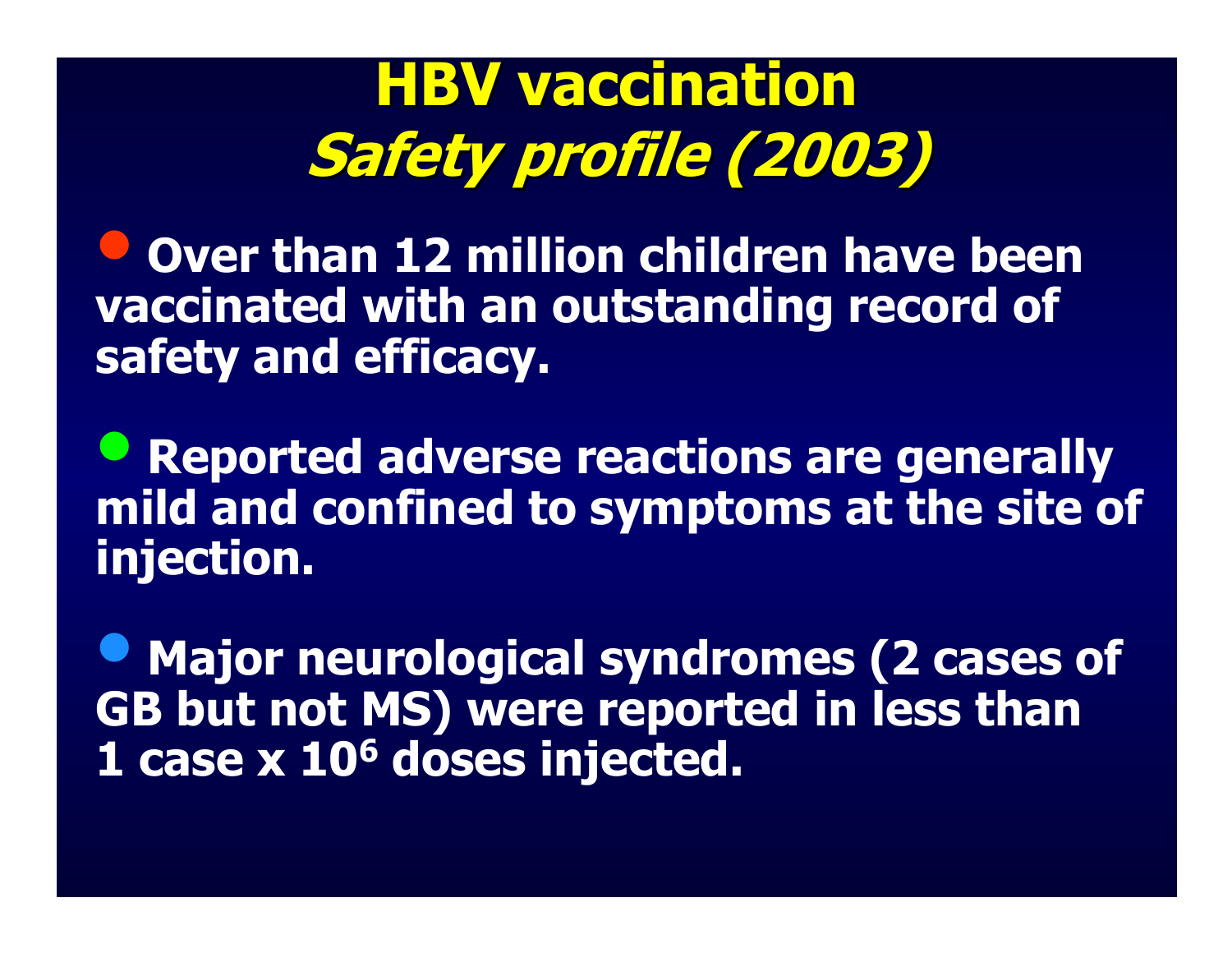### **HBV vaccination - Coverage**

 $\bigodot$  **Globally, the coverage rate is at least 95% with somewhat lower acceptance in South (**∼**80%) compared to Northern regions (100%).**

 $\bigodot$  **Coverage rate among HCWs (**∼**65%) and among household contacts is still insufficient highlighting regional differences between North and South.**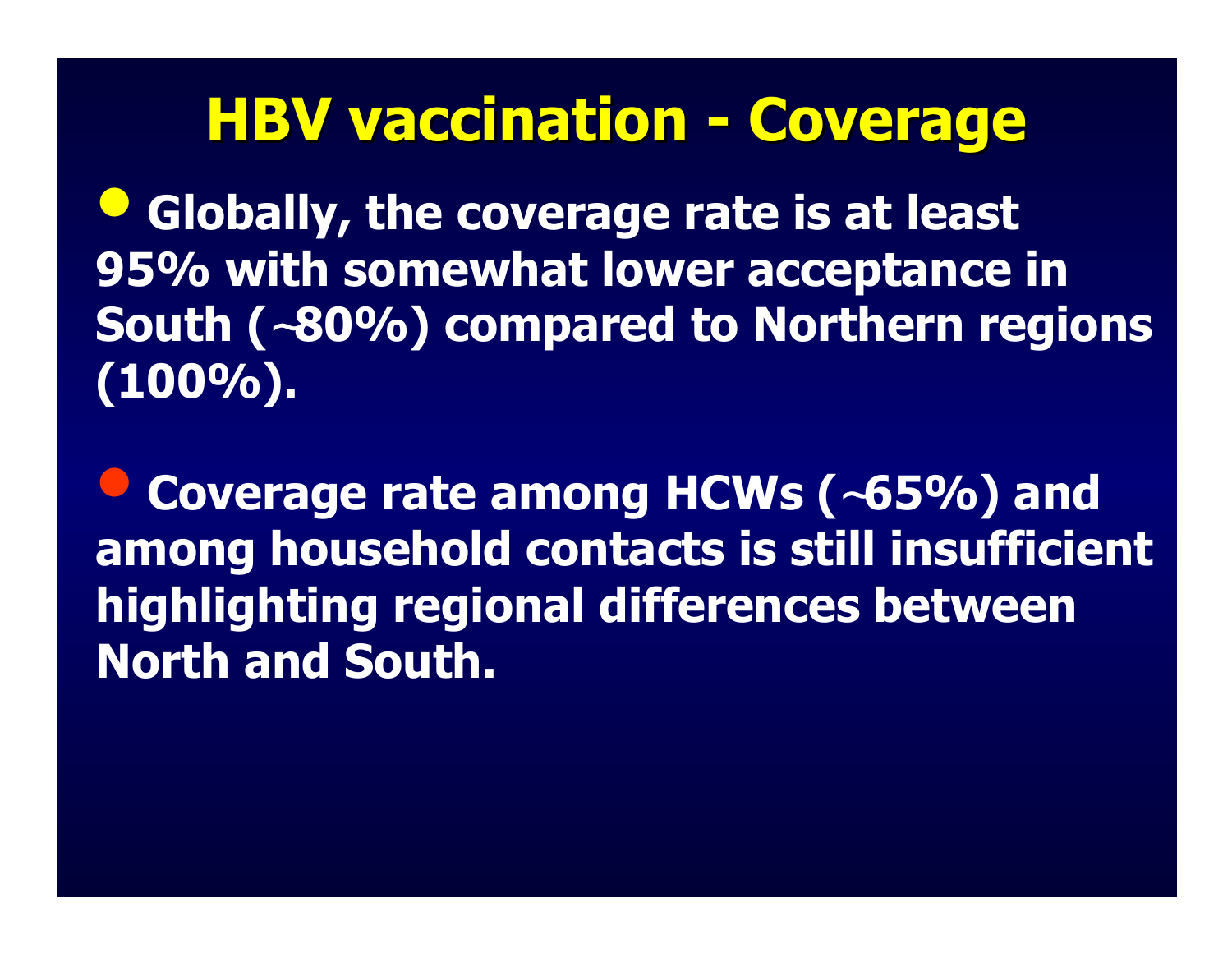# **Incidence Incidence (x 105 inhabitants inhabitants) of acute ) of acute hepatitis hepatitis B in Italy, by age (1985-2002)**

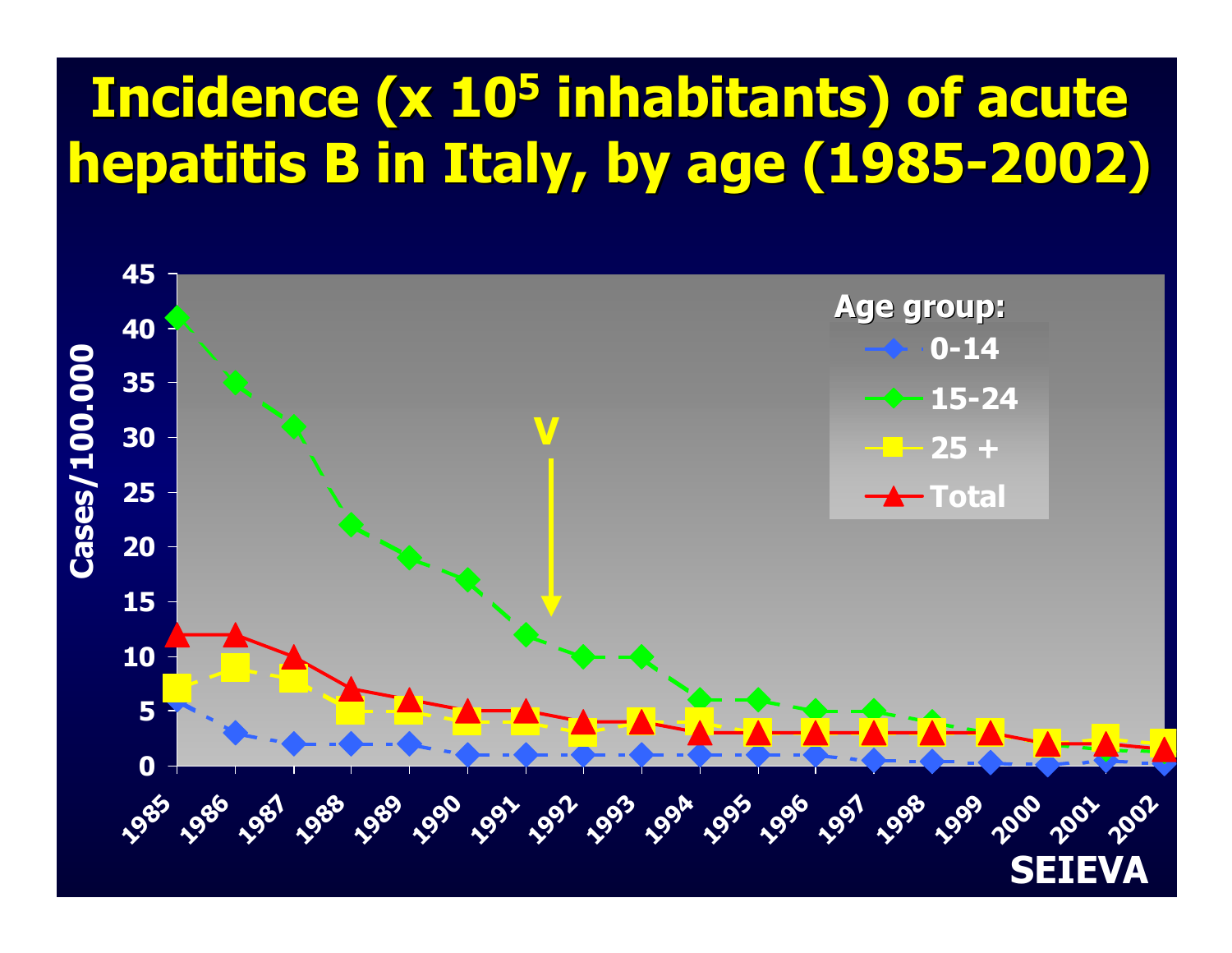**Decline of hepatitis B incidence following the national vaccination national vaccination program program - I**

• **During the period 1991-2003 the overall number of new cases of hepatitis B dropped by 80% compared with data for 1985-90 period.**

• **Reduction is even more striking among individuals aged 15-24 years.**

• **No clinically overt hepatitis has been reported so far in vaccine recipients.**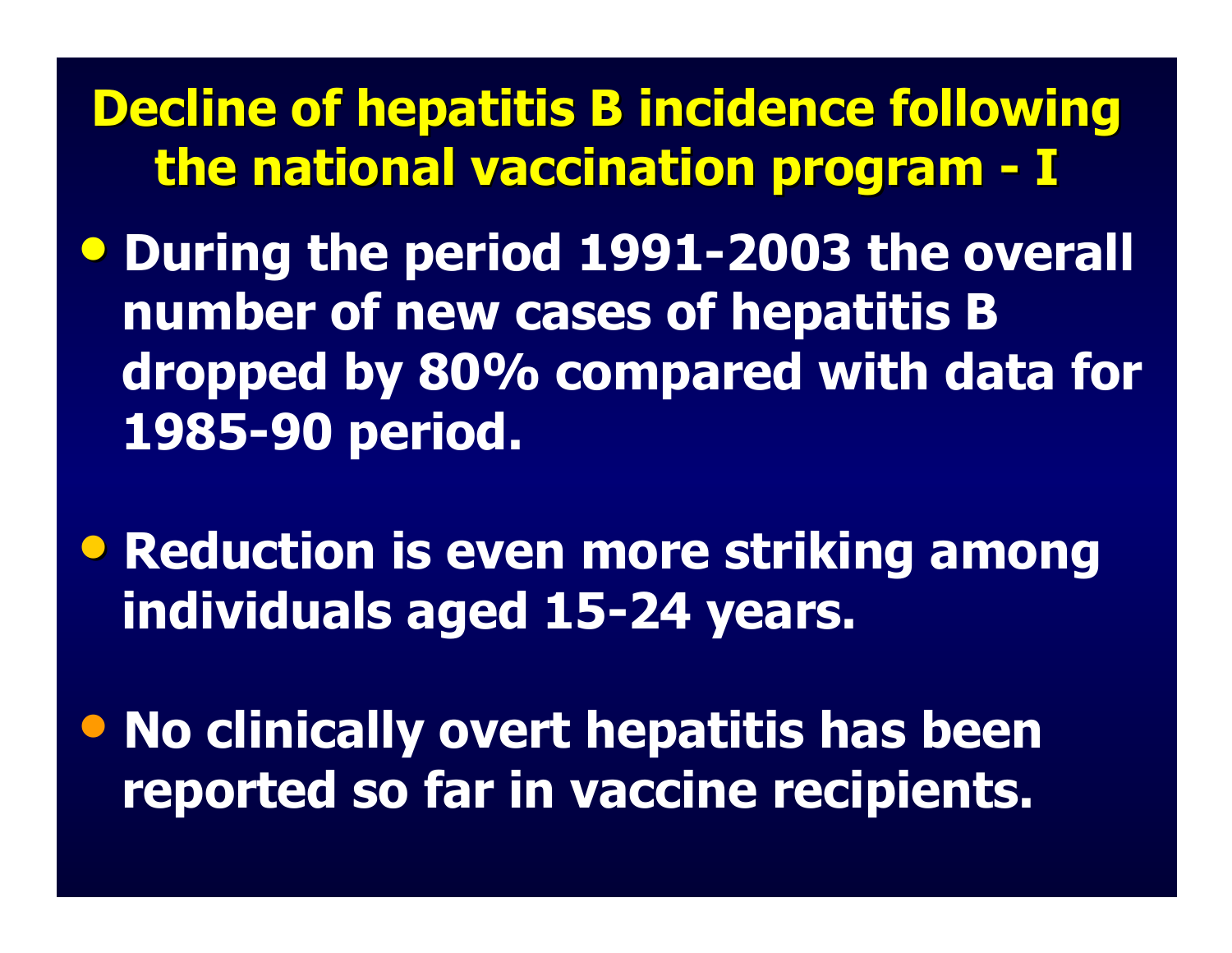9 **Occasional breakthrou gh infections due t oG145R mutant or to less frequent S-gene mutants (P120S, P127S) have been reported in liver transplant recipients and in children born to HBsAg carrier mothers. HBsAg mutants HBsAg mutants**

 $\checkmark$  **There is no evidence, at present, that S gene mutants may pose a threat to the established program of HB vaccination in Italy.** 

**145**

110

V

 $\mathcal{F}(\mathbb{H})$ 

 $HBS3$ 

 $(R)$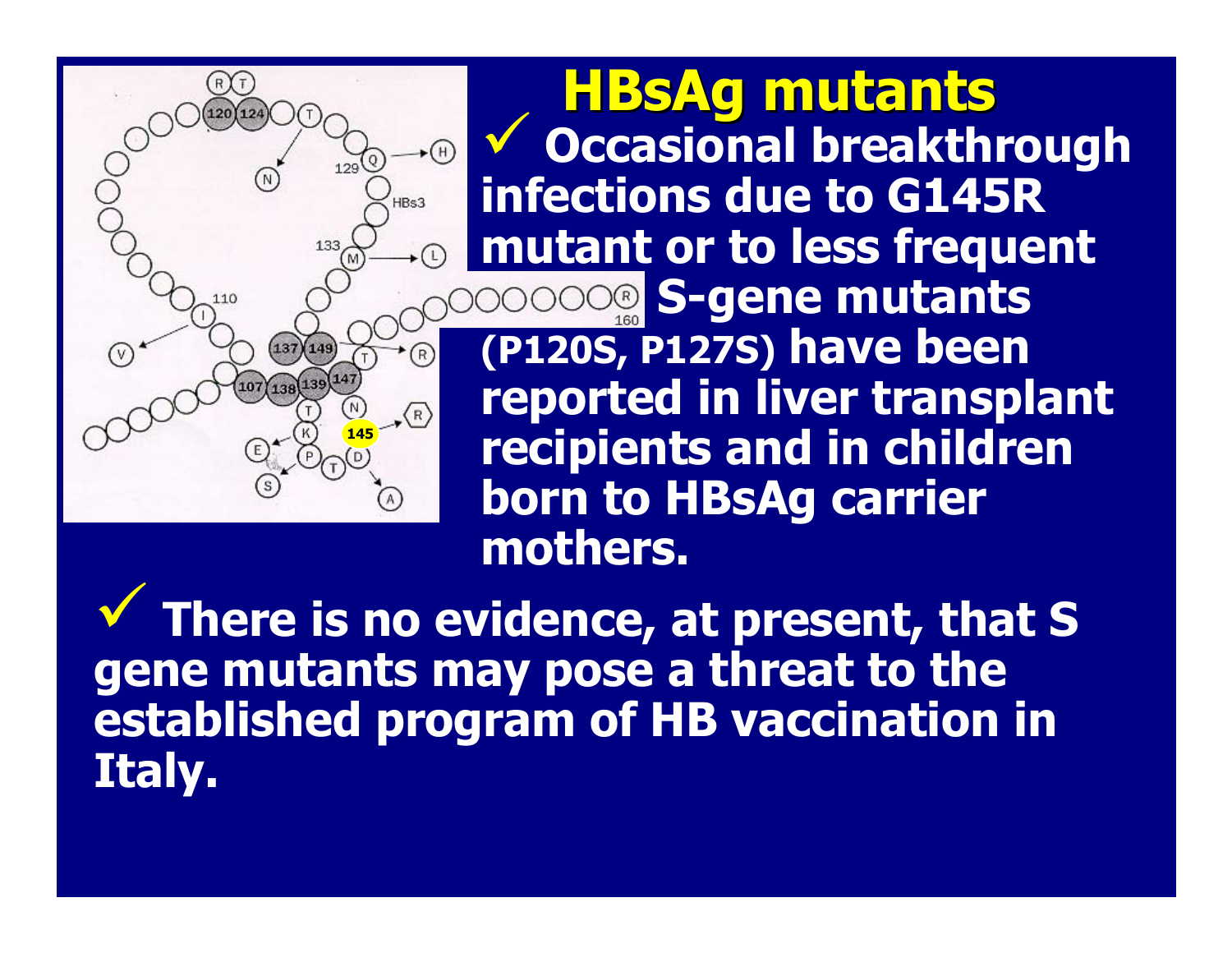**Decline Decline of hepatitis hepatitis B prevalence following prevalence following the national national program of program of vaccination vaccination - II**

• **Serologic studies have recently shown a drop near to zero of HBV markers among children and teenagers, in the last decade.**

• **In parallel with the decline of hepatitis B, hepatitis Delta has also declined significantly, in Italy.**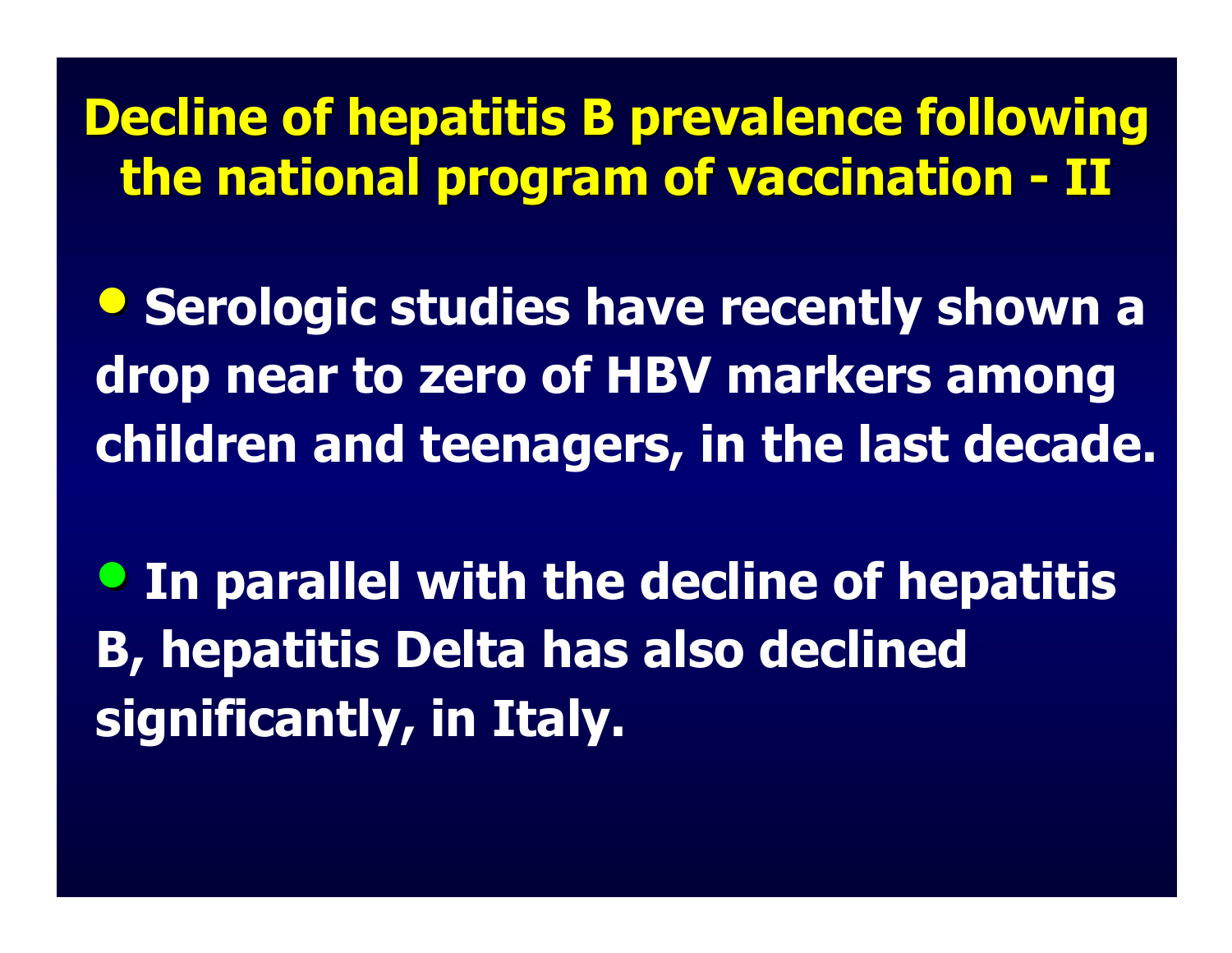**Chang ing pattern of hepatitis B in Italy Conclusions Hepatitis B has progressively declined in** 

**the last 20 years as a result of:**

9**Social behavioural and demographic** 

**changes.** 

9**General improvements in the standard of living and hygiene.** 

9**Introduction of public health measures such as refinement in blood screening, use of universal precautions in medical setting and implementation of vaccination.**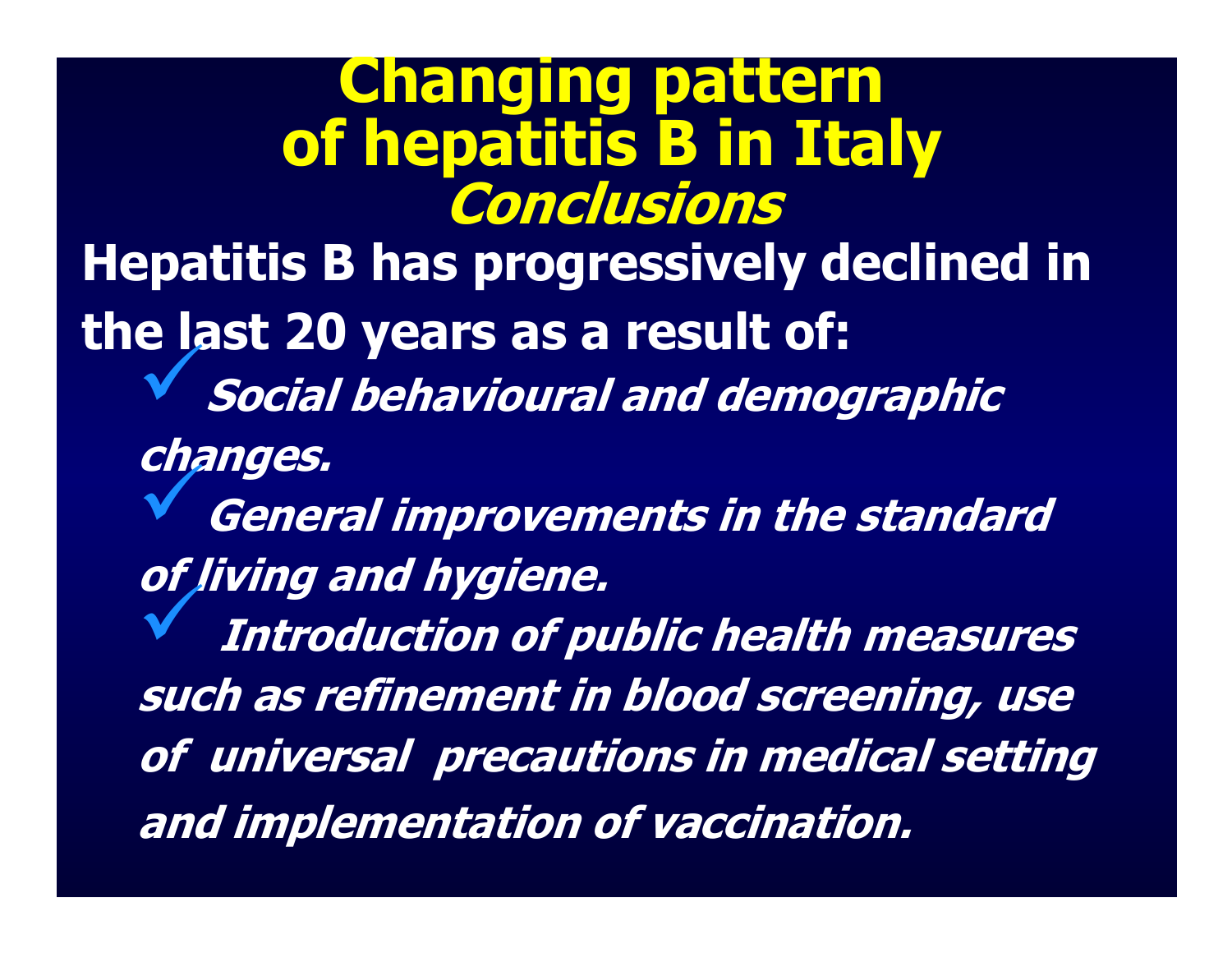# **HBV vaccination in Italy Future holds**

- **Maintaining mandatory vaccination of infants and HBsAg testing of pregnant women.**
- **Catch up immunisation of unvaccinated adolescents.**
- **Increasing vaccination coverage in high risk groups.**
- **Considering the use of booster dose(s).**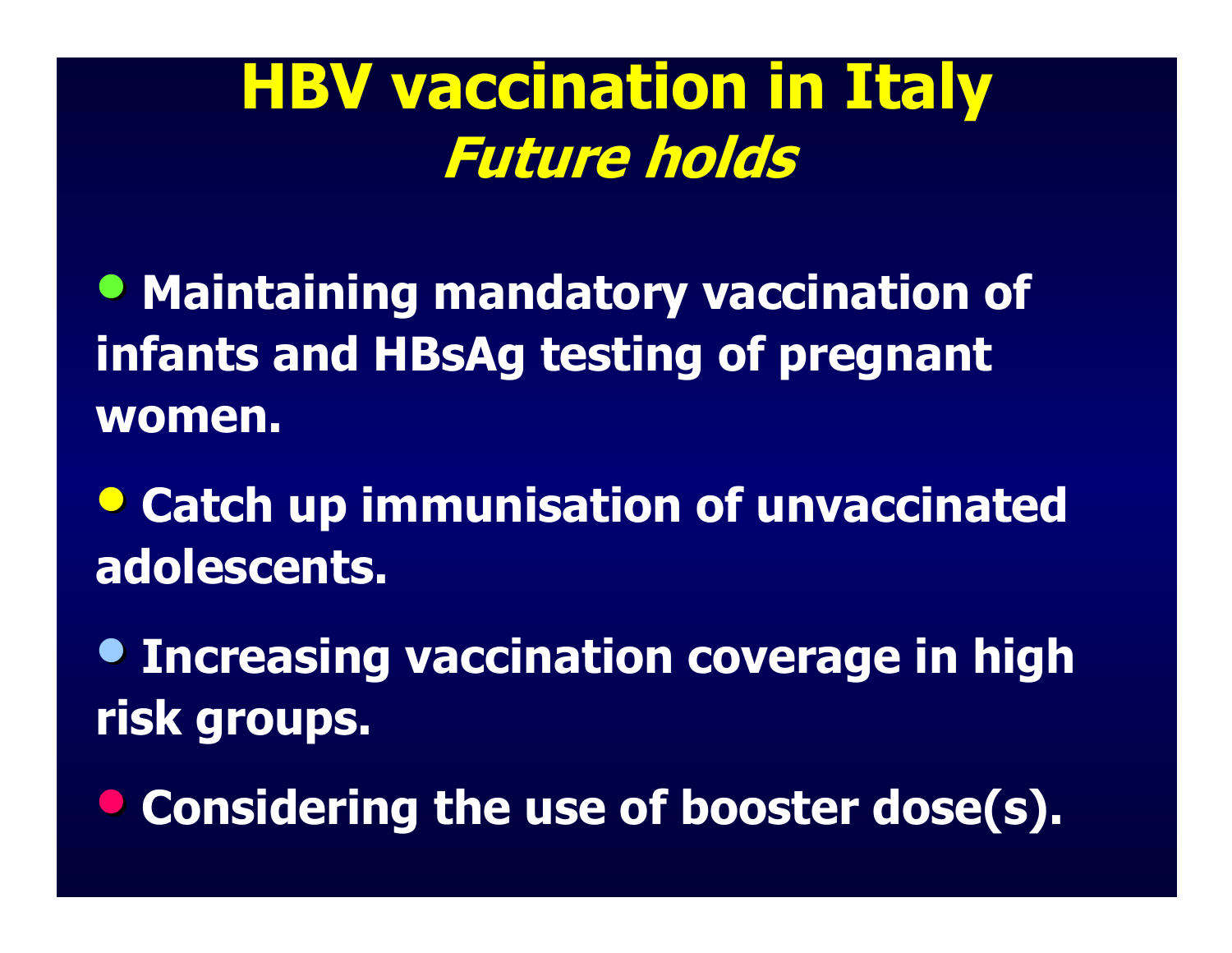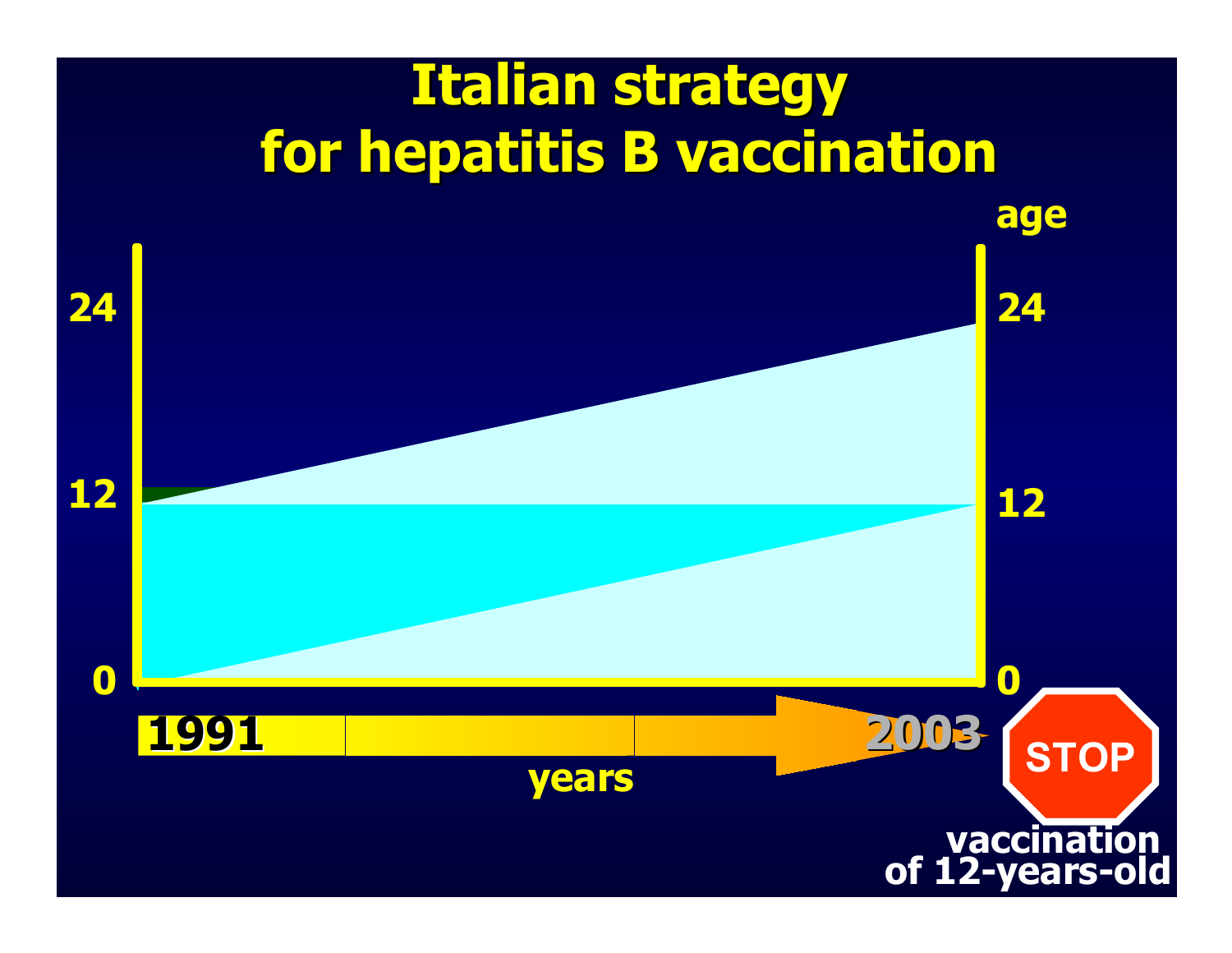**Hepatitis B vaccination: persistence of immunity**

- **A** How long can vaccine-induced **immunity be expected to last?**
- **Will vaccinated babies maintain immunity until the time when risk behaviour may be expected?**
- **Is there a need for booster vaccination(s) to sustain immunity?**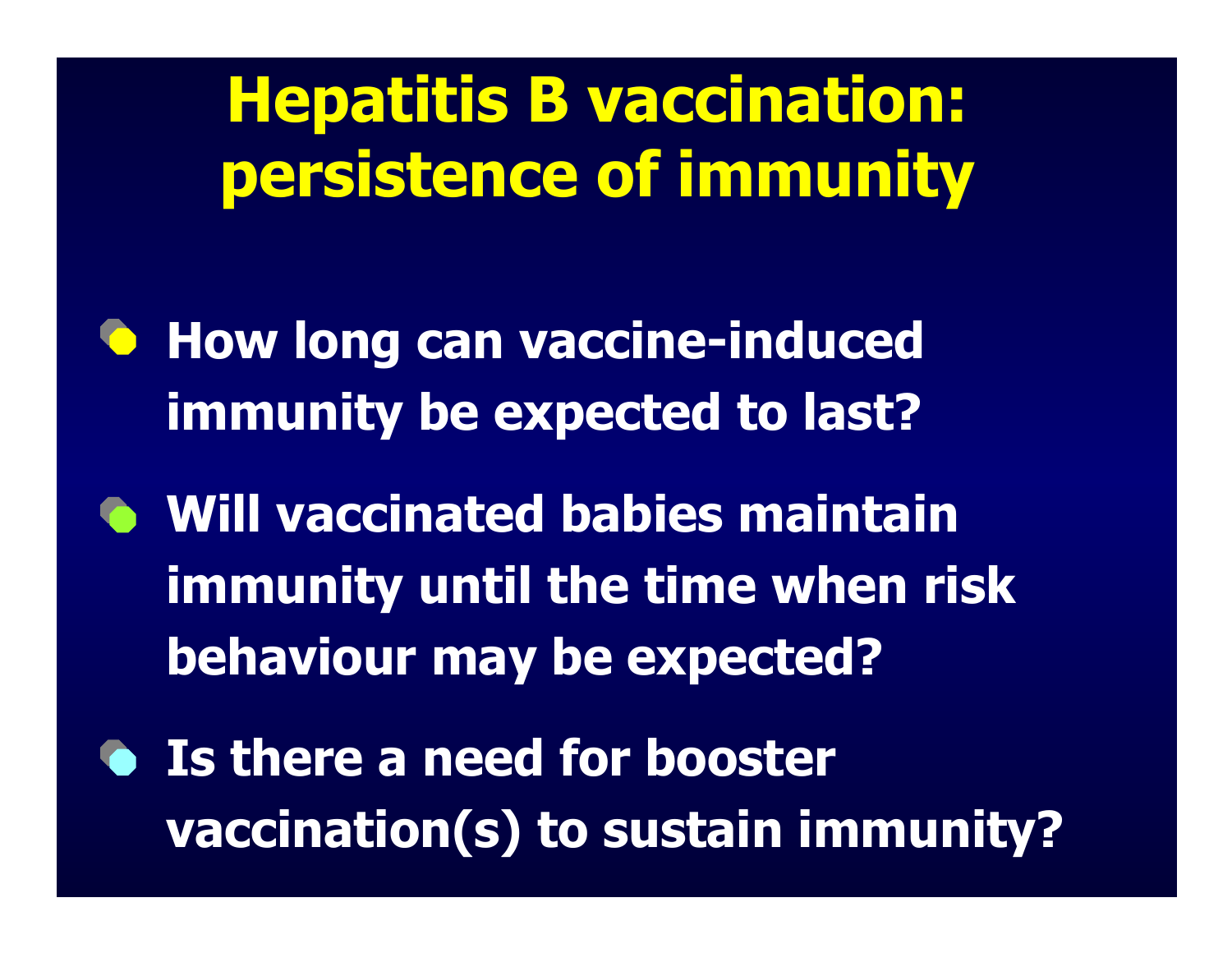**1212 children 1212 children\* (50.5%M, 49.5%F) vaccinated at birth (3, 5, 11m) Study population (1) Study population (1)**

**Torino\*Year of vaccination: 1992 (69.9%) 1993 (30.1%) Mean age (at enrollement): 10.9 years North 30.7% South 69.3%**



#### **\* all born to HBsAg - mother**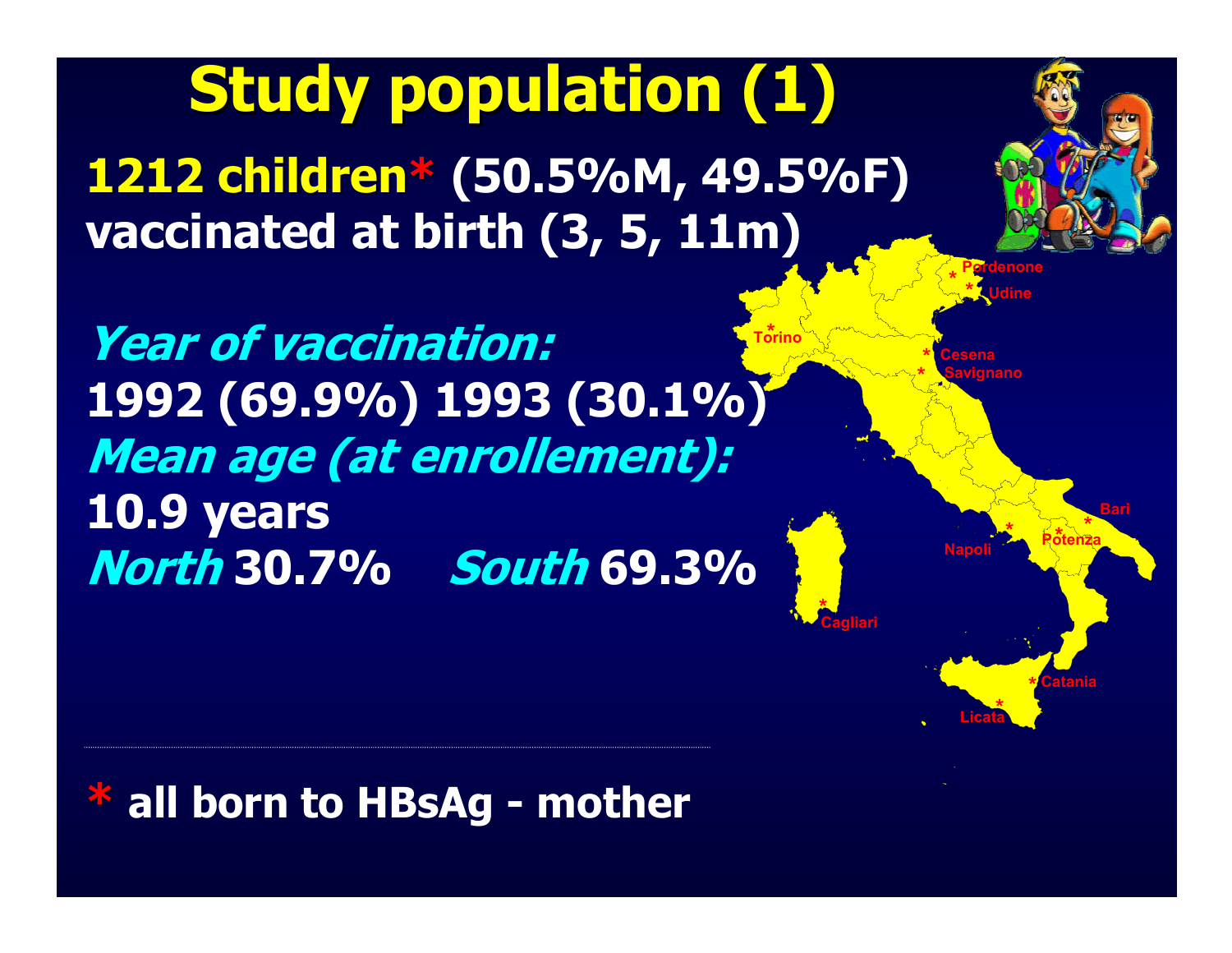# **Study population (2)**

**521 Italian recruits 521 Italian recruits vaccinated at 12 years of age vaccinated at 12 years of age**

# **Years of vaccination: Years of vaccination: 1992-93 Mean age (at enrollment): 21.6 years North 25.5% South 74.5%**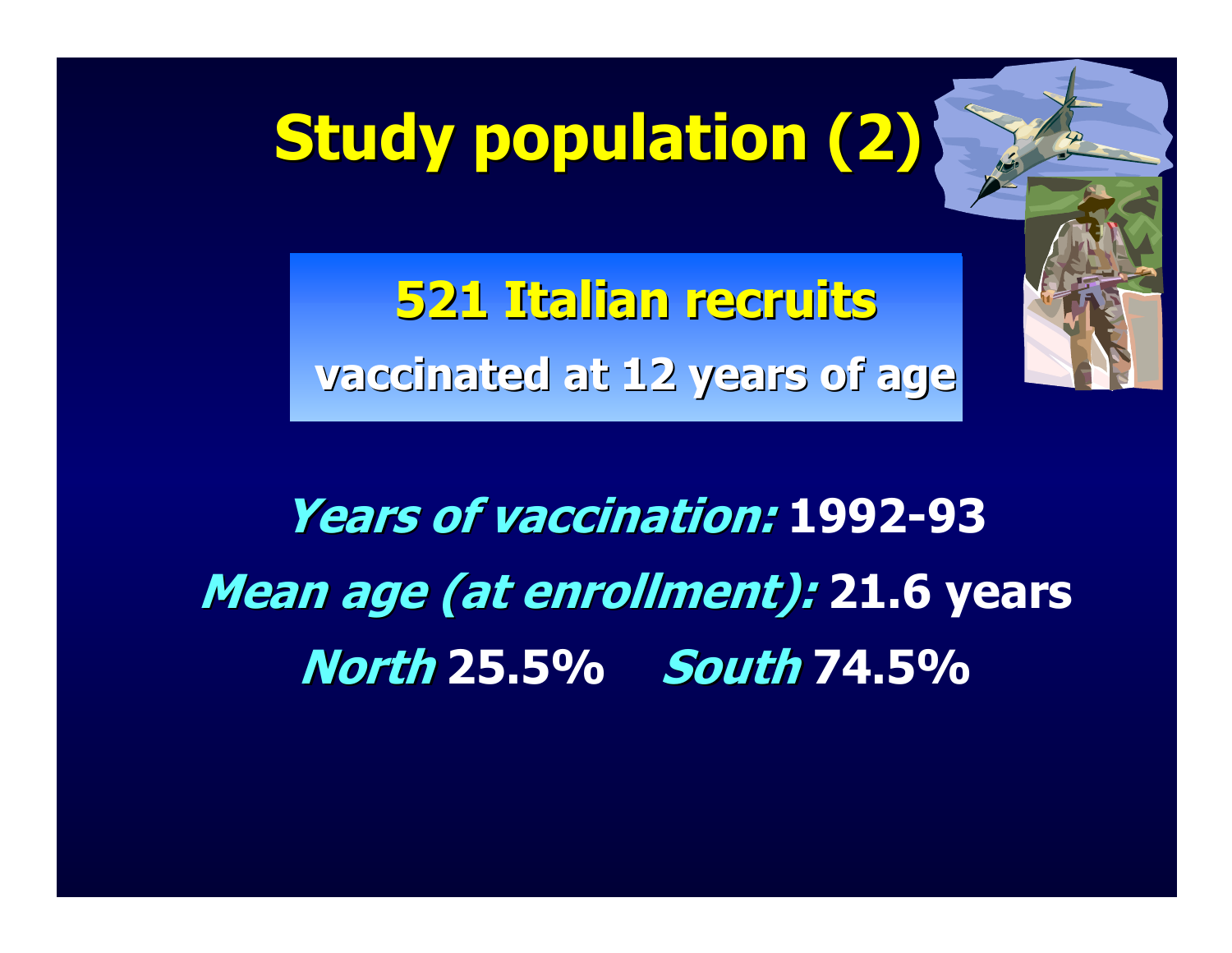# **Methodology Methodology**

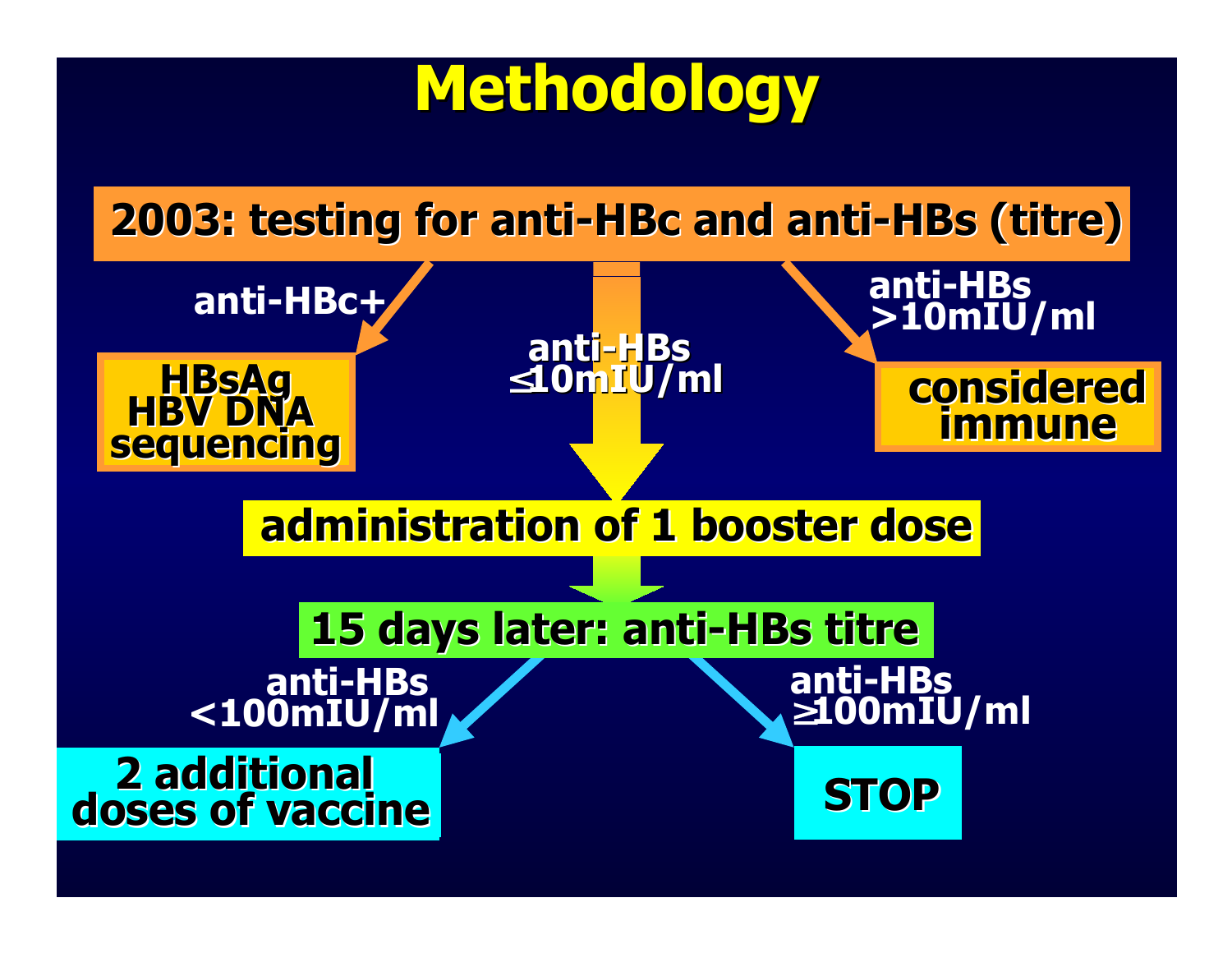# **Conclusions**

**Preliminary data provide evidence that a strong immunologic memory may persist 11 years after immunization of healthy infants and children with a primary course of hepatitis B vaccination. Consequently booster doses of vaccine seem not to be strictly required to maintain life-long protection.**